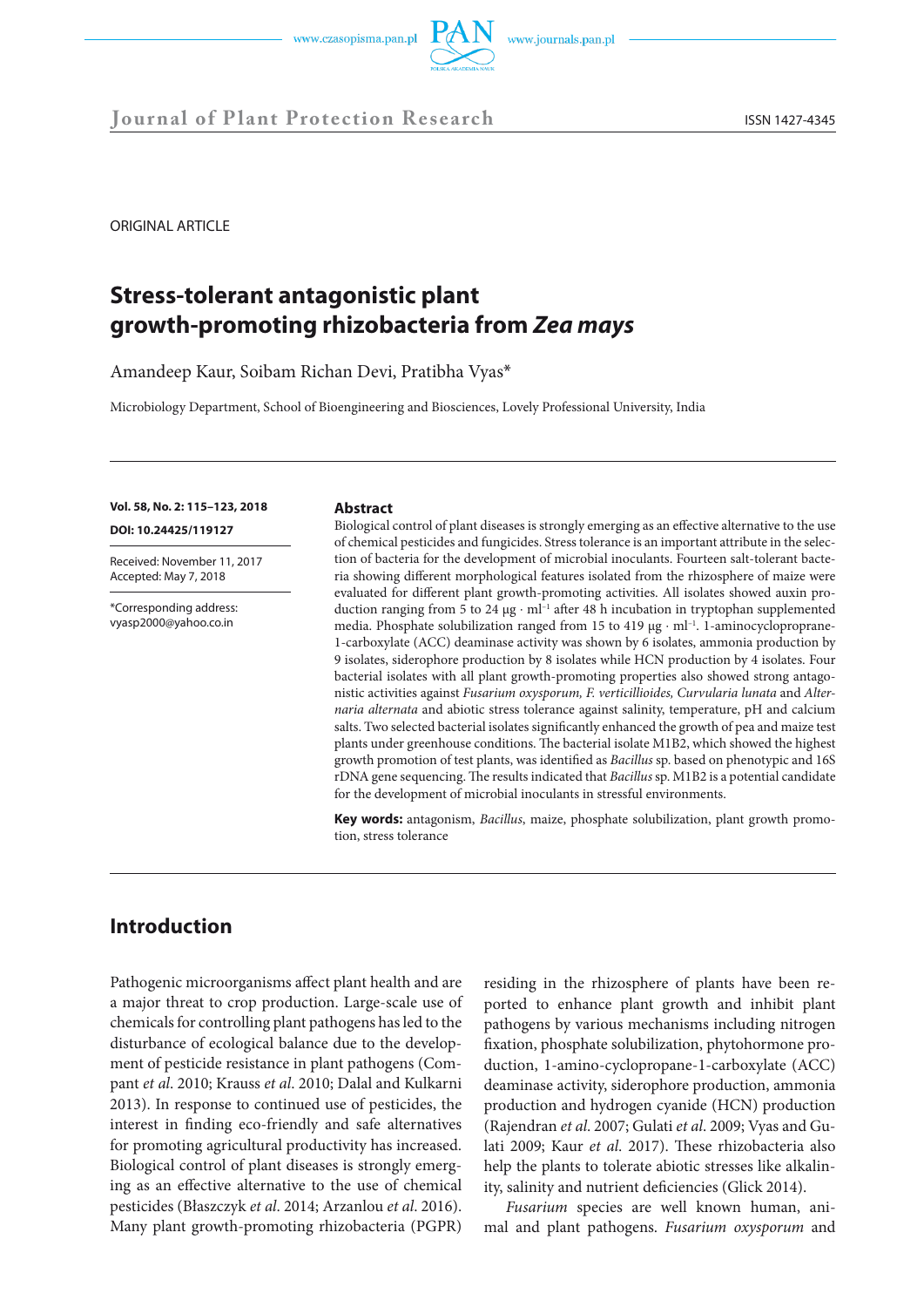*Curvularia lunata* cause diseases in a wide range of plant species belonging to different families (Lal *et al*. 2013). Similarly, *Alternaria alternata* with a wide host range cause leaf spots and blights in many plants while *F. verticillioides* is an economically important fungal pathogen reported to cause stalk rot, ear rot and kernel rot of maize (Murillo-Williams and Munkvold 2008; Ghosh *et al*. 2016). In addition to phytopathogens, different biotic and abiotic factors also affect the performance of microorganisms and plant growth (Vyas *et al*. 2010; Das *et al*. 2015). Abiotic stress includes temperature, pH, moisture status, salinity and salts present in soils. Many PGPR which show good results *in vitro* fail to give the same results in the field, when applied as microbial inoculants due to the stress imposed by the sudden change in the environment (Praveen Kumar *et al*. 2014). Therefore, screening for stress tolerance is an important parameter in the selection of bacterial strains for the development of microbial inoculants. Many bacteria have adapted themselves to temperature fluctuations, pH and osmolarity while living in stressful environments. Limited reports are available on the selection of bacterial strains based on stress tolerance for the development of microbial inoculants (Rangarajan *et al*. 2002; Sharan *et al*. 2008; Vyas *et al*. 2009; Vyas *et al*. 2010). One approach is to select stress tolerant bacteria with multiple plant growth-promoting (PGP) and biocontrol properties.

The present study was designed to isolate stresstolerant rhizobacteria from maize growing in Dharamshala, Himachal Pradesh, India and to screen them for antagonism and PGP activities as a first step in the development of microbial inoculants.

## **Materials and Methods**

## **Soil sampling and isolation of salt-tolerant rhizobacteria**

Samples were collected from the rhizosphere of maize (*Zea mays*) growing in Dharamshala, Himachal Pradesh, India located between the latitude 32°13'8.5584'' N and longitude 76°19'24.2472'' E. From each plant, a sample was collected by digging the soil at two spots around each plant to a depth of 10–12 cm. Four composite soil samples, prepared by mixing four soil samples collected from two different plants, were employed for the isolation of salt-tolerant bacteria. Salt-tolerant rhizobacteria were isolated by spreading serial soil dilutions on nutrient agarplates with 0.42 M NaCl (2.5% NaCl) and incubating the plates at 28°C for 48 h. Morphologically distinct bacterial colonies were picked and streaked on nutrient agar plates for purification and stocked in 30% glycerol (w/v) for further studies.

## **Screening for plant growth-promoting activities**

### **Phosphate solubilization**

Phosphate solubilization by salt-tolerant bacterial isolates was detected qualitatively on modified Pikovskaya (PVK) agar (Gupta *et al*. 1994). The zone of phosphate solubilization around the bacterial colonies was measured on the 5th day of incubation at 28°C.

For quantitative estimation, 50 ml NBRIP (National Botanical Research Institute Phosphate) broth was inoculated with 500 µl of the bacterial cultures ( $\sim$ 3 × 10° CFU · ml<sup>-1</sup>). The flasks were incubated in a refrigerated incubator shaker at 180 rpm at 28°C. The uninoculated sterilized NBRIP medium served as control. The liberated P was estimated by the yellow colour method on the 5th day of incubation as described earlier (Nautiyal 1999; Gulati *et al*. 2008). The values of phosphorus liberated were expressed as microgram per ml over uninoculated control.

#### **IAA-like auxin production**

Indole-3-acetic acid (IAA) production was quantified in nutrient broth with 0.1% DL-typtophan using Salkowski reagent (Loper and Schroth 1986). In brief, 100 µl of 24 h old bacterial cultures were inoculated in the medium and incubated for 48 h in dark at 28°C. Thereafter, the cultures were centrifuged at 10,000 rpm and 4 ml Salkowski reagent was added to 1 ml culture filtrate. After 10 min, the absorbance of the resultant pink colour was measured at 535 nm and the values of IAA-like auxins were expressed as microgram per ml over uninoculated control.

## **1-aminocyclopropane-1-carboxylate (ACC) deaminase activity**

The salt-tolerant bacterial isolates were screened for ACC deaminase activity on Dworkin and Foster (DF) salts minimal medium with ACC as the sole nitrogen source (Jacobson *et al*. 1994). The DF agar plates were streaked with bacterial cultures and incubated at 28°C. The plates were observed for the appearance of growth after 48 h.

### **Siderophore production**

Screening of the bacterial isolates for siderophore production was carried out on Chrome Azurol sulphonate (CAS) agar plates qualitatively (Schwyn and Neilands 1987). The CAS agar plates were spot inoculated with the bacterial cultures and incubated at 28°C. The diameter of an orange halo was measured on the 5th day of incubation.

#### **Ammonia production**

Ammonia production was detected by adding Nessler's reagent to bacterial isolates grown in peptone broth for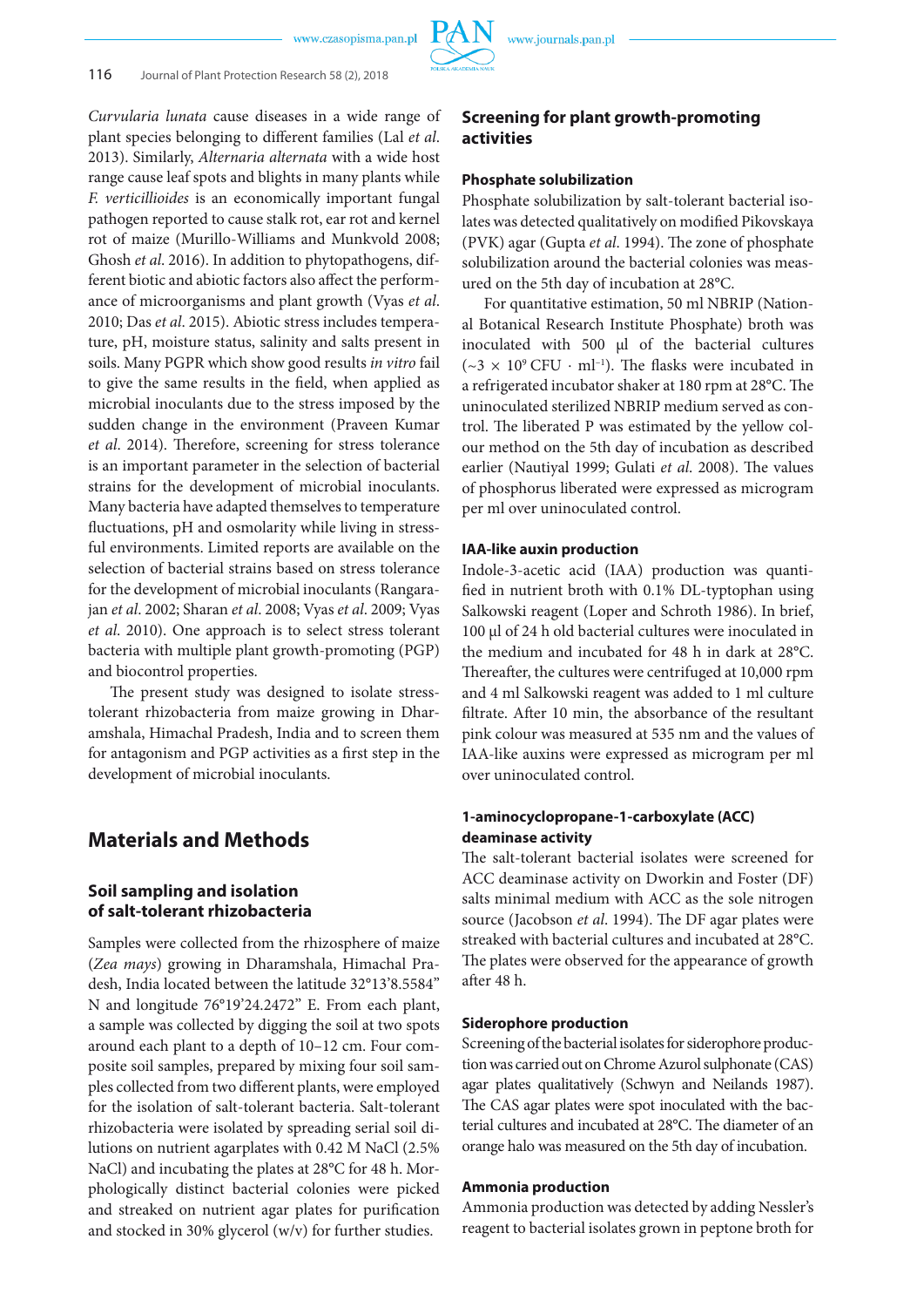**PAN** 

24 h. The change in colour from faint yellow to dark brown indicated the production of ammonia (Cappuccino and Sherman 1992).

#### **Hydrogen cyanide (HCN) production**

HCN production was detected using the Castric method (1975). Briefly, the bacterial isolates were streaked on nutrient agar amended with glycine. Filter paper discs soaked in 2%  $\rm Na_{2}CO_{3}$  prepared in 0.5% picric acid solution were kept inside the lid of the Petri plates and incubated for 3 days at 28°C. Colour change of filter paper discs from orange to brown indicated HCN production.

#### **Antagonism against fungal plant pathogens**

The bacterial isolates were evaluated for antagonism against fungal phytopathogens *F. oxysporum* strain 1008 (MTCC 284), *F. verticillioides* strain 1 (MTCC 3322)*, C. lunata* strain 716 (MTCC 283) and *A. alternata* strain 6663 (MTCC 1362) on yeast extract medium by well diffusion assay. The bacterial cultures were grown in nutrient broth for 48 h at 28°C and centrifuged at 10,000 rpm. The fungal cultures were grown in potato dextrose agar (PDA) for 7 days and a spore suspension was prepared by homogenizing the fungal cultures and suspending in sterile normal saline. One ml of fungal suspension was spread plated onto yeast extract agar plates in triplicate. A well was bored in the center of the plates with a sterile cork-borer and 50 µl bacterial supernatant was added to each well. For comparison, 50 µl of sterile distilled water was added to control plates. The zone of inhibition was measured after incubating the plates at 28°C for 7 days.

#### **Stress tolerance screening**

Stress tolerance screening was carried out by growing the bacterial isolates at different stress levels of temperature, pH, salinity and calcium salts. Temperature effect was studied by streaking the bacterial isolates on nutrient agar plates and incubating at 10, 30 and 40°C for 48 h and observed for growth. Similarly, for pH stress, nutrient agar with pH 5, 7, and 9 was prepared using citrate-phosphate buffer and the bacterial isolates were grown at 28°C. Likewise, for salinity stress nutrient agar medium with 0.86 and 1.2 M NaCl (5% and 7% NaCl) was prepared and the bacterial isolates were grown on the medium at 28°C. The bacterial isolates were also screened for tolerance against calcium salts by growing on nutrient agar plates with 0.18 and 0.36 M  $CaSO_4(2.5 \text{ and } 5\% \text{ CaSO}_4)$ , 0.22 and 0.45 M CaCl<sub>2</sub> (2.5 and 5% CaCl<sub>2</sub>), and 0.25 and 0.5 M  $CaCO<sub>3</sub>$  (2.5 and 5%  $CaCO<sub>3</sub>$ ).

#### **Effect on plant growth promotion**

Two selected bacterial isolates M1B2 and M3B4 were evaluated for growth promotion of pea (*Pisum sativum*  var. Palam Priya) and maize (*Zea mays* var. Parbhat) as described earlier (Vyas and Kaur 2017; Kaur *et al*. 2017). Briefly, maize and pea seeds were sterilized by dipping for 3 min in 20% sodium hypochlorite and washed thrice with sterile distilled water. Thereafter, the surface sterilized seeds were dipped for 30 min in 48 h old bacterial cultures (OD adjusted to  $1.0 \sim 10^9$  CFU  $\cdot$  ml<sup>-1</sup>). The initial count of bacteria per seed was determined by serially diluting a single bacterized seed in normal saline up to 10<sup>-6</sup>. From each dilution, 100 µl was spread plated onto nutrient agar plates and the plates were incubated for 24–48 h at 28°C. Two seeds were sown in each 10-cm diameter pots containing unsterilized garden soil. Seeds dipped in sterilized nutrient broth and sown in pots served as uninoculated controls. The experiment consisted of three treatments with four replicates each. The pots were kept under natural conditions in randomized block design and data were collected after 45 days on shoot length, root length, and total dry weight. For dry weight calculation, the plants were dried at 70°C for 3 days in an oven till constant weight was obtained.

#### **Identification of the bacterial isolate**

The bacterial isolate M1B2 was partially characterized and identified on the basis of phenotypic characters and 16S rDNA gene sequencing. For phenotypic characterization, Gram's staining, motility, endospore staining, methyl red Voges Prauskauer, catalase, citrate, oxidase and urease tests were performed following standard methods (Krieg and Holt 1984).

16S rDNA gene sequence analysis was carried out as described earlier (Gulati *et al*. 2008). DNA was isolated using the Qiagen DNeasy Plant Mini Kit. Gene amplification, thermocycling conditions, and sequence analysis has been described earlier in detail (Gulati *et al.* 2008). The sequences were aligned with ClustalW and MEGA software package version 7 using Kimura's two-parameter model to calculate the evolutionary distance of M1B2 and its related taxa. The sequence was submitted to NCBI GenBank with accession number MG711590.

#### **Experimental design and statistical analysis**

Randomized block design was implemented for carrying out the experiments. Unless stated otherwise, all values are the means of three replicates. Data on plant growth promotion were analyzed by analysis of variance (ANOVA) using XLSTAT 2016. The means of the treatments were compared by Fisher's significant difference (LSD) test at p values of 0.05.

## **Results and Discussion**

#### **Isolation of stress tolerant rhizobacteria**

Looking into the large-scale use of chemical pesticides and fertilizers, there is a need for safe alternatives to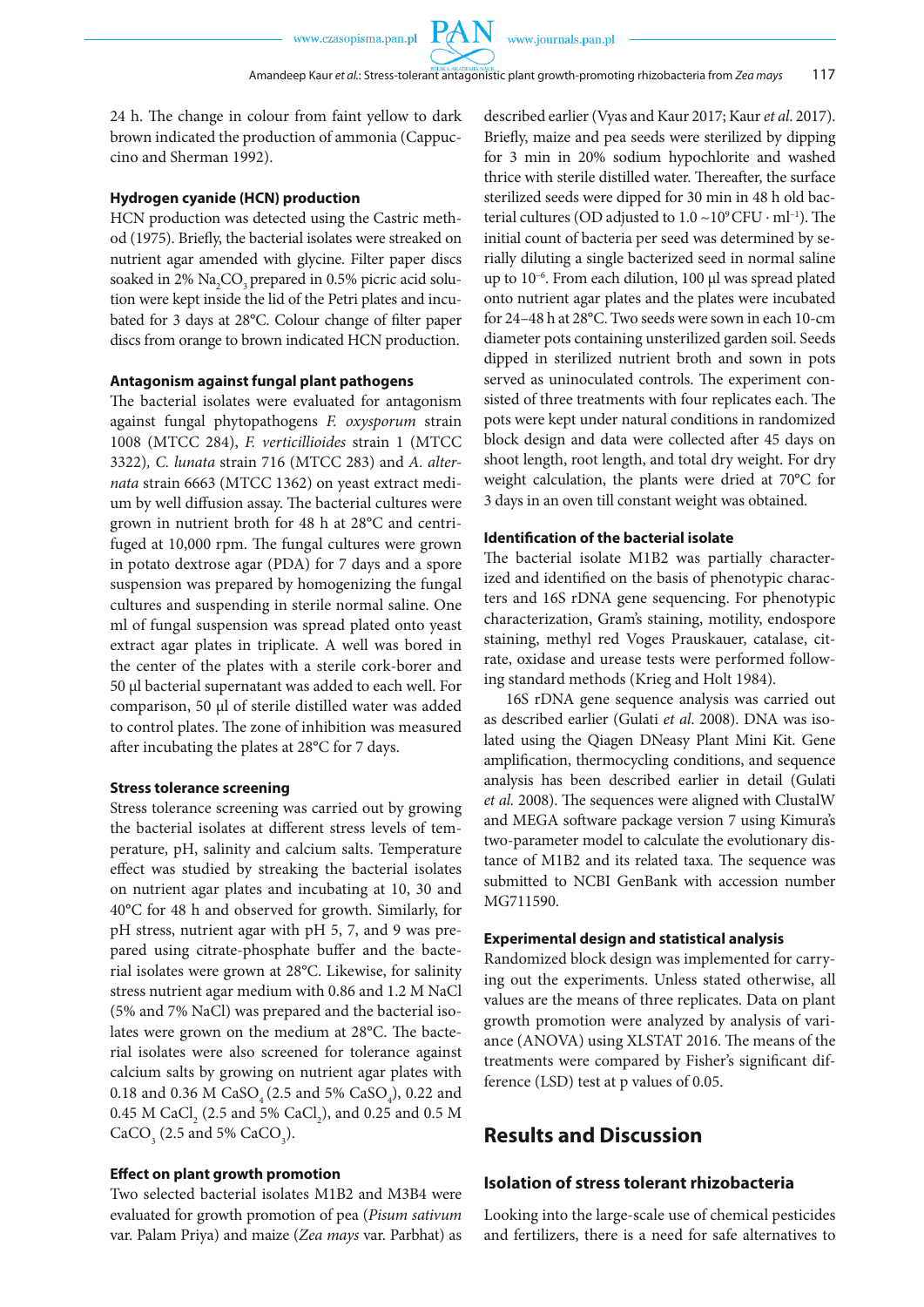

be developed for sustainable agriculture. Plant growth- -promoting rhizobacteria are important components of sustainable agriculture as they are cost-effective, safe and are able to enhance plant growth. However, different biotic and abiotic factors affect the performance of these PGPR (Vyas *et al*. 2010; Das *et al*. 2015). Abiotic stresses include temperature, pH, moisture status, salinity and salts present in soils. Importantly, even though many plant growth-promoting rhizobacteria show good results *in vitro*, they fail to give the same results in the field, when applied as microbial inoculants. One main reason for their failure is the stress imposed on them by the sudden changes in the environment (Praveen Kumar *et al*. 2014). Screening for stress tolerance is an important parameter in the selection of bacterial strains for the development of microbial inoculants. Therefore, with the objective of selecting stress-tolerant PGP and antagonistic bacteria, 14 morphologically distinct salt-tolerant bacteria were isolated by spread plating the serially diluted rhizosphere samples on nutrient agar plates with 0.42 M NaCl. Stress-tolerant bacteria have also been isolated earlier from various sources, however, limited reports are available on the stress-tolerant rhizobacteria isolated from *Z. mays* (Nadeem *et al.* 2007)*.*

The salt-tolerant bacteria were further assessed for PGP activities including phosphate solubilization, auxin production, ACC deaminase activity, ammonia production and HCN production.

### **Plant growth promoting activities**

Of 14 salt-tolerant bacterial isolates, phosphate solubilization zones varying from 3 to 18 mm were shown by 12 isolates on modified Pikovskaya agar while two bacterial isolates did not show any zone of phosphate solubilization. However, all isolates exhibited phosphate solubilization ranging from 15 to 419  $\mu$ g · ml<sup>-1</sup> over uninoculated control at 28°C on the 5th day of incubation in liquid medium (Table 1). No correlation was observed between the zone of phosphate solubilization and solubilization in liquid culture since M1B2, showing the highest solubilization in liquid medium, did not produce the largest solubilization zone on agar plates. The bacterial isolates differed in their ability to solubilize phosphate with the highest solubilization shown by M1B2 and the lowest by M4B8. The results are in accordance with an earlier report where *Pseudomonas* strains showed differences in the solubilization of various phosphate substrates (Gulati *et al*. 2008). Recently, *Bacillus pumilus* and *B*. *subtilis* isolated from maize rhizosphere have been reported for phosphate solubilization (Kuan *et al.*  2016; Karnwal 2017). The application of these strains could prove to be highly beneficial in calcareous soils where phosphorus deficiency is attributed to the binding of phosphate with calcium.

Another important mechanism for plant growth promotion is the production of phytohormones

| Isolate                       | <b>TCP</b><br>solubilization<br>$[ \mu g \cdot ml^{-1} ]$ | Auxin<br>production<br>$[ \mu g \cdot m l^{-1} ]$ | Ammonia<br>production    | Siderophore<br>production<br>zone<br>[mm] | ACC deaminase<br>activity | <b>HCN</b><br>production |
|-------------------------------|-----------------------------------------------------------|---------------------------------------------------|--------------------------|-------------------------------------------|---------------------------|--------------------------|
| M <sub>1</sub> B <sub>1</sub> | $151.3 \pm 2.33$                                          | $23.0 \pm 1.52$                                   | $+++$                    | $8.0 \pm 0.57$                            |                           |                          |
| M1B2                          | $430.7 \pm 2.18$                                          | $21.3 \pm 1.76$                                   | $++$                     | $16.0 \pm 1.52$                           | $++$                      | $+++$                    |
| M1B5                          | $26.3 \pm 1.76$                                           | $18.7 \pm 1.45$                                   | $\overline{\phantom{0}}$ |                                           |                           | $\qquad \qquad -$        |
| M <sub>2</sub> B <sub>3</sub> | $278.0 \pm 1.15$                                          | $20.3 \pm 0.88$                                   | $^{+}$                   |                                           | $+$                       | -                        |
| M2B5                          | $419.3 \pm 1.45$                                          | $11.0 \pm 0.81$                                   | $++$                     | $12.3 \pm 1.20$                           | $+$                       | $++$                     |
| M <sub>2</sub> B <sub>6</sub> | $97.3 \pm 1.20$                                           | $5.0 \pm 1.15$                                    | $+$                      |                                           |                           | -                        |
| M3B1                          | $114.0 \pm 2.51$                                          | $24.3 \pm 0.88$                                   | $++$                     | $9.0 \pm 0.57$                            | $++$                      | $++$                     |
| M3B2                          | $85.7 \pm 1.45$                                           | $21.0 \pm 1.52$                                   | $\qquad \qquad -$        |                                           |                           | $\qquad \qquad -$        |
| M3B4                          | $332.3 \pm 1.85$                                          | $22.0 \pm 1.73$                                   | $+$                      | $11.3 \pm 0.88$                           | $+$                       | $+++$                    |
| M3B6                          | $151.0 \pm 1.00$                                          | $19.3 \pm 1.45$                                   | $++$                     | $5.0 \pm 0.58$                            |                           |                          |
| M4B2                          | $125.7 \pm 2.02$                                          | $13.7 \pm 1.33$                                   | $\overline{\phantom{0}}$ |                                           |                           |                          |
| M4B5                          | $26.3 \pm 1.33$                                           | $8.3 \pm 0.66$                                    | $\overline{\phantom{0}}$ | $7.0 \pm 1.54$                            |                           |                          |
| M4B7                          | $132.0 \pm 2.64$                                          | $17.3 \pm 1.20$                                   | $+$                      | $5.3 \pm 0.88$                            | $+$                       |                          |
| M4B8                          | $15.3 \pm 1.76$                                           | $6.7 \pm 0.66$                                    | $\overline{\phantom{0}}$ |                                           |                           |                          |

**Table 1**. Exhibition of plant growth-promoting activities by salt-tolerant rhizobacteria from maize (*Zea mays*)

TCP – tricalcium phosphate; ACC – 1-aminocyclopropane-1-carboxylate; HCN – hydrogen cyanide

Values are the means of three replicates ± SE mean. "+++" – strong activity/luxuriant growth, "++" – moderate activity/good growth, "+" – weak activity/ poor growth, "–" – no growth/no activity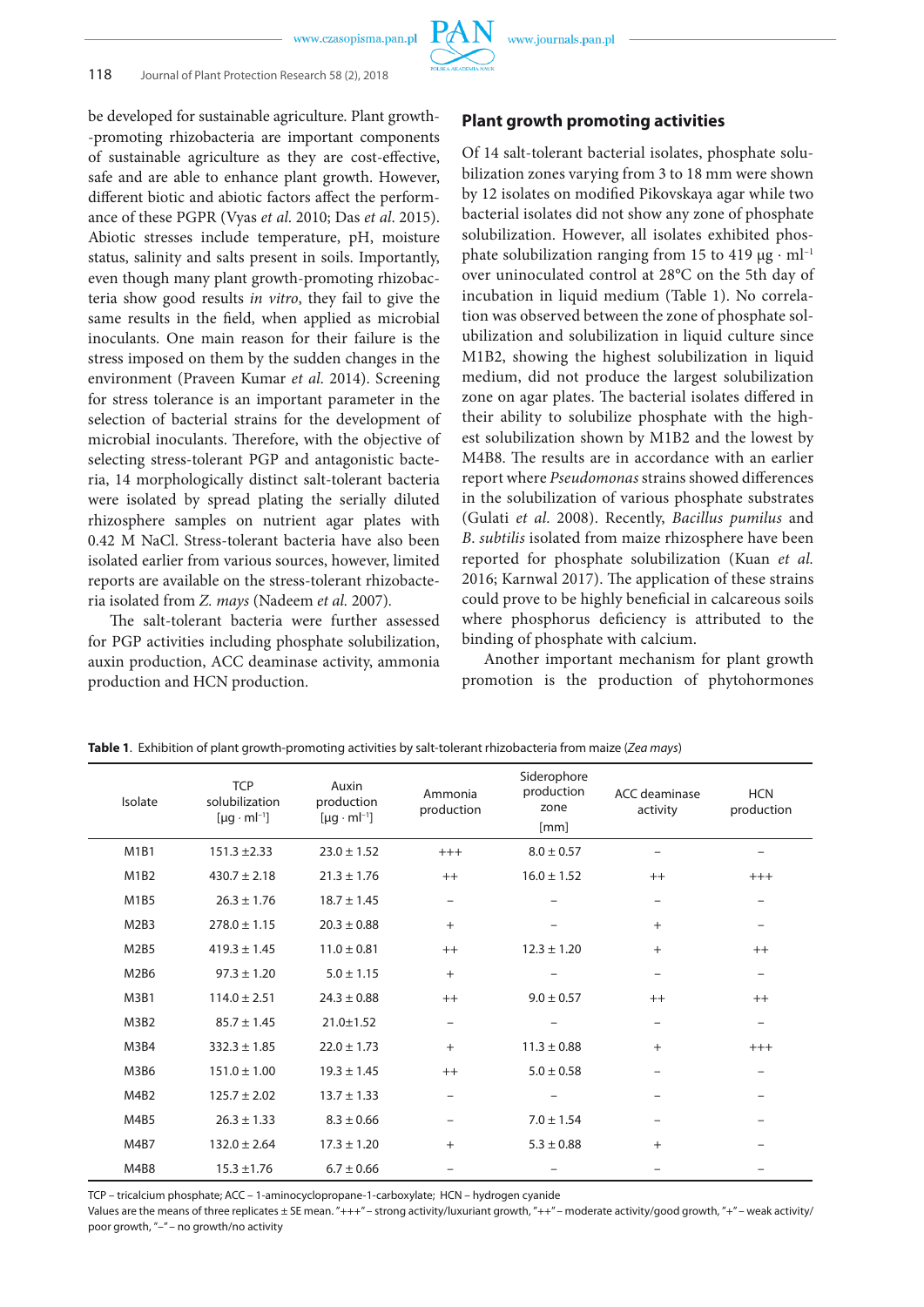PA

by PGPR strains. In the present study, all 14 salt- -tolerant bacteria showed the production of IAA- -like auxins in tryptophan-amended media after 48 h incubation as detected using Salkowski reagent. However, the isolates varied in their ability to produce auxins ranging from 5 to 24  $\mu$ g ⋅ ml<sup>-1</sup> with the highest production shown by M3B1 while the lowest was by M2B6 (Table 1). Indole-3-acetic acid (IAA) production has been reported for many PGPR in the presence of tryptophan (Tsavkelova *et al*. 2007; Vyas *et al*. 2010; Vyas and Kaur 2017). Plant rhizosphere contains tryptophan from root exudates, which is used by bacteria for the production of auxins (Stachecki *et al*. 2004).

In addition to auxin production and phosphate solubilization, siderophore production and hydrogen cyanide production are important attributes of the microorganisms that influence plant growth by suppressing fungal pathogens. In the present study, four isolates showed hydrogen cyanide production ranging from weak to strong as indicated by the colour change of filter paper discs from yellow to orange/brown (Table 1). Siderophore production zones ranged from 5 to 16 mm after 5 days incubation on CAS agar plates by the bacterial isolates.

Several plant growth-promoting bacteria produce the enzyme ACC deaminase which breaks the plant ethylene precursor ACC into ammonia and *α*-ketobutyrate (Glick 2014). ACC-deaminase producing bacteria helps to promote root elongation and plant growth by hydrolyzing ACC from germinating seeds and increasing the active rhizosphere zone. Many workers have used the ability of bacteria to utilize ACC as the sole nitrogen source while screening ACC-deaminase producing bacteria (Dey *et al*. 2004; Glick 2014). In the present study, six isolates exhibited growth on DF salts minimal medium with ACC as the sole nitrogen source (Table 1). These bacteria are known to protect plants against drought, flooding, salts, heavy metals as well as from bacterial and fungal pathogens (Glick 2014; Orhan 2016; Vurukonda *et al*. 2016; Li and Jiang 2017). Therefore, bacteria producing ACC deaminase are important components of agriculture in stressful environments. Ammonia production is also an important trait as it is used by plants for their growth as a source of nitrogen (Ahmad *et al*. 2008). Herein, ammonia production was shown by nine isolates (Table 1). Plant growth-promoting bacteria from maize rhizosphere have been reported (Lawongsa *et al*. 2008; Karnwal 2017).

#### **Screening for antagonism**

Plant pathogens cause huge damage to crop plants worldwide. Large-scale use of chemicals for controlling phytopathogens has led to the buildup of pesticide resistance among pathogens (Krauss *et al*. 2010; Dalal and Kulkarni 2013). Biological control of plant diseases is an effective alternative to the use of chemical pesticides and fungicides. Four bacterial isolates showing all PGP activities were tested for antagonism against four wide host range phytopathogenic fungi including *F. oxysporum, F. verticillioides, C. lunata*  and *A. alternata* by well diffusion assay. The highest antagonistic activity was shown by M1B2 against all test pathogens while the lowest was by M3B1 (Table 2). The antagonistic activity can be correlated with the production of HCN as all isolates showed cyanide production ranging from weak to strong. Hydrogen cyjanide (HCN) is one of the most important compounds inhibiting the growth of fungal pathogens, among the volatile compounds produced by bacteria (Reetha *et al*. 2014). The bacterial isolates showing antagonism also produced ammonia, siderophores and auxins, which have been implicated in inhibiting the growth of fungal pathogens (Tables 1–2). Recently, strains of *B. amyloliquefaciens*, *B. subtilis*, and *Paenibacillus polymyxa* have been shown to show antagonistic activity against *F. graminearum* (Zalila-Kolsi *et al*. 2016). Likewise, *Bacillus*, *Pseudomonas* and *Paenibacillus* isolated from maize rhizosphere have been reported to inhibit the common maize pathogen *F. verticillioides* (Figueroa- -López *et al*. 2016).

**Table 2.** Antagonistic activity of salt-tolerant rhizobacteria from maize (*Zea mays*) against fungal pathogens by well diffusion assay

|                | Zone of inhibition [mm]          |                                         |                                 |                                     |  |  |
|----------------|----------------------------------|-----------------------------------------|---------------------------------|-------------------------------------|--|--|
| <b>Isolate</b> | Fusarium oxysporum<br>(MTCC 284) | Fusarium verticillioides<br>(MTCC 3322) | Curvularia lunata<br>(MTCC 283) | Alternaria alternata<br>(MTCC 1362) |  |  |
| M1B2           | $19.3 \pm 1.76$                  | $14.3 \pm 1.20$                         | $12.0 \pm 1.73$                 | $13.0 \pm 1.52$                     |  |  |
| M2B5           | $11.3 \pm 1.45$                  | $9.0 \pm 0.58$                          | <b>ND</b>                       | $5.7 \pm 0.88$                      |  |  |
| M3B1           | ND.                              | ND                                      | $8.0 \pm 1.00$                  | <b>ND</b>                           |  |  |
| M3B4           | $16 \pm 1.52$                    | $10.3 \pm 0.88$                         | $6 \pm 0.58$                    | $7 \pm 0.58$                        |  |  |

Values are the mean of three replicates  $\pm$  SE mean. ND – not detected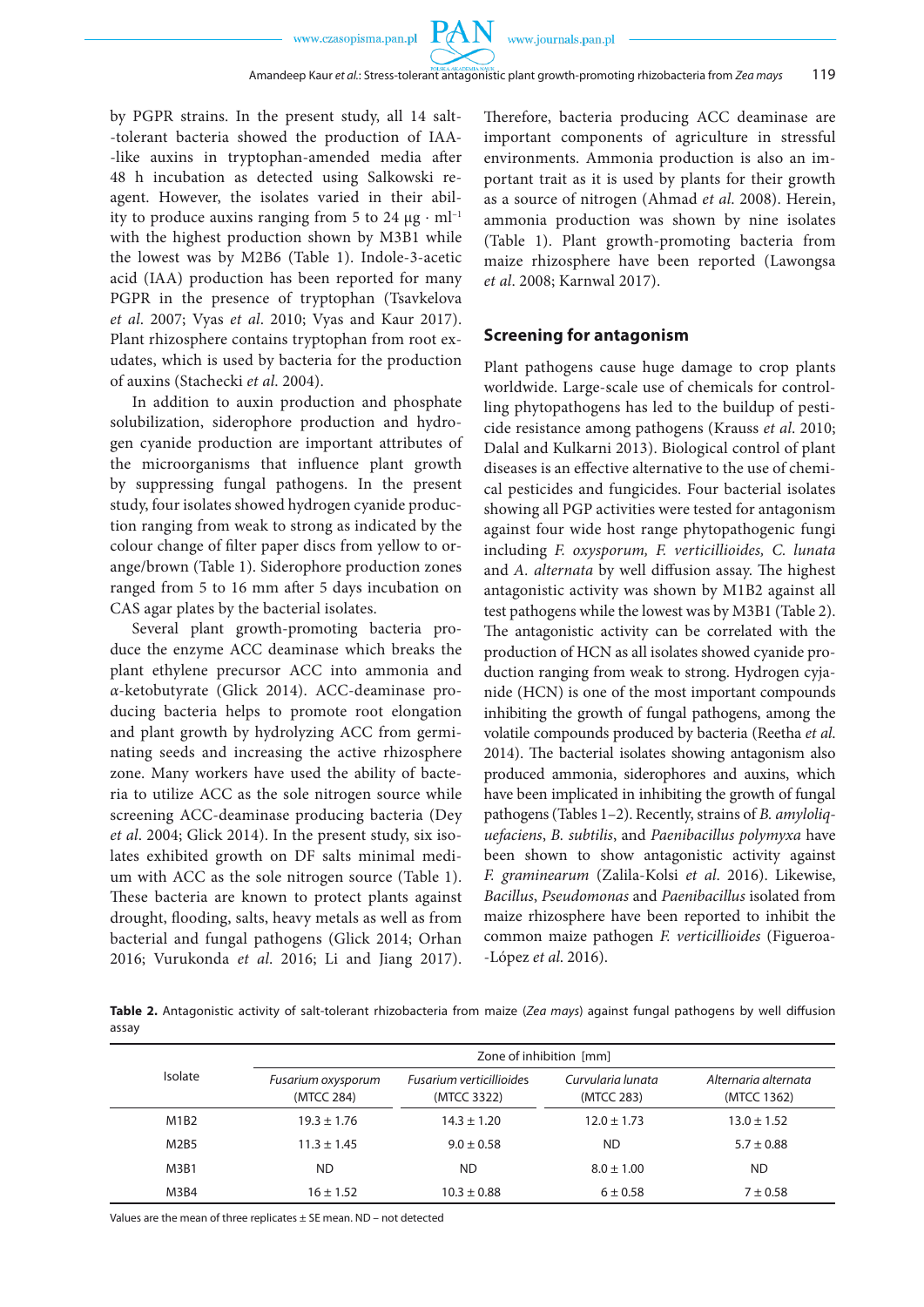

## **Screening for stress tolerance**

Screening for stress tolerance is an important parameter while selecting bacterial strains for developing biofertilizers as the performance of PGPR is constrained by the stress generated by environmental factors including temperature, desiccation, pH, alkalinity/acidity and salinity in the soil (Rangarajan *et al*. 2002; Vyas *et al*. 2010; Das *et al*. 2015). Therefore, the selection of stress-tolerant bacterial strains is essential for consistency in field performance for application as microbial inoculants. Four salt-tolerant bacteria exhibiting broad-spectrum antagonism and PGP activities were tested for tolerance against different levels of pH, temperature, salinity and calcium salts (Tables 3–4). The bacterial isolates exhibited differences in tolerating stress conditions (Tables 3–4). All bacterial isolates

showed growth on agar medium with 0.86 M NaCl (5% NaCl); 0.18 and 0.36 M CaSO<sub>4</sub> (2.5 and 5% CaSO<sub>4</sub>) and 0.25 M  $CaCO<sub>3</sub>$  (2.5%  $CaCO<sub>3</sub>$ ) (Table 3). None of the isolates showed growth on  $0.45$  M CaCl<sub>2</sub> (5%  $\rm CaCl_2$ ). The bacterial isolate M3B1 showed the lowest salt tolerance as it could not grow in the presence of CaCl<sub>2</sub> and 1.2 M NaCl. The highest salt tolerance was shown by M1B2 followed by M3B4 (Table 3). Among different levels of pH tested, all isolates showed growth on pH 7, and three on pH 9. The isolates M1B2 and M3B4 could grow on agar medium of pH 5. Similarly, all isolates exhibited growth at 30**°**C, three at 10**°**C and two at 40°C. Similar results were observed earlier while screening stress-tolerant *Pseudomonas* strains from Lahaul and Spiti valley in Himachal Pradesh, India (Vyas *et al*. 2009). Many reports are available on screening rhizobacteria for PGP properties, however, limited

**Table 3.** Salinity and calcium salts-tolerance of rhizobacteria from maize (*Zea mays*) on nutrient agar

| Isolate                       |       | NaCl [M]                 |         | CaSO <sub>a</sub> [M] |                          | CaCl <sub>2</sub> [M]    |         | CaCO <sub>3</sub> [M] |  |
|-------------------------------|-------|--------------------------|---------|-----------------------|--------------------------|--------------------------|---------|-----------------------|--|
|                               | 0.86  | 1.2                      | 0.18    | 0.36                  | 0.22                     | 0.45                     | 0.25    | 0.5                   |  |
| M <sub>1</sub> B <sub>2</sub> | $+++$ | $^{+}$                   | $+++$   | $^{+++}$              | $+++$                    | $\overline{\phantom{0}}$ | $+++$   | $^+$                  |  |
| <b>M2B5</b>                   | $++$  | $^{+}$                   | $+++$   | $^{++}$               | $^+$                     | -                        | $^{++}$ |                       |  |
| M3B1                          | $++$  | $\overline{\phantom{a}}$ | $^{++}$ | $^{+}$                | $\overline{\phantom{0}}$ |                          | $^{++}$ | $^+$                  |  |
| M3B4                          | $+$   | $^{+}$                   | $+++$   | $^{++}$               | $++$                     |                          | $^{++}$ | $^+$                  |  |

"+++" – good growth, "++" – medium growth, " $-$ " – no growth

|  |  | Table 4. pH and temperature tolerance of salt-tolerant rhizobacteria from maize (Zea mays) |
|--|--|--------------------------------------------------------------------------------------------|
|  |  |                                                                                            |

|         |                          |       |                          | Temperature |       |         |  |
|---------|--------------------------|-------|--------------------------|-------------|-------|---------|--|
| Isolate |                          | pH    |                          | [°C]        |       |         |  |
|         |                          |       | 9                        | 10          | 30    | 40      |  |
| M1B2    | $++$                     | $+++$ | $^{++}$                  | $++$        | $+++$ | $^{++}$ |  |
| M2B5    | $\overline{\phantom{0}}$ | $+++$ | $^{+}$                   |             | $+++$ | $^{+}$  |  |
| M3B1    | $\overline{\phantom{0}}$ | $+++$ | $\overline{\phantom{a}}$ | -           | $+++$ |         |  |
| M3B4    | $^{+}$                   | $+++$ | $^{+}$                   | $++$        | $+++$ | $+$     |  |

 $"+++"$  – good growth, " $++"$  – medium growth, "-" – no growth

**Table 5.** Effect of salt-tolerant bacterial isolates from maize rhizosphere on growth promotion of pea (*Pisum sativum*) and maize (*Zea mays*) under greenhouse conditions

|                      |                     | Pisum sativum var. Palamp Priya |                         | Zea mays var. Parbhat |                      |                   |  |
|----------------------|---------------------|---------------------------------|-------------------------|-----------------------|----------------------|-------------------|--|
| Isolate              | root length<br>[cm] | shoot length<br>[cm]            | dry weight<br>[g]       | root length<br>[cm]   | shoot length<br>[cm] | dry weight<br>[g] |  |
| Uninoculated control | 10.5a               | 17.1a                           | 0.18a                   | 16.5a                 | 31.5a                | 0.19a             |  |
| M1B2                 | 14.8 b (40.9)       | 24.5 b (43.3)                   | 0.26 b (44.4)           | 21.5 b (30.3)         | 41.0 b(30.1)         | 0.28 b (47.4)     |  |
| M3B4                 | 12.5 c (19.5)       | 20.5 c (19.9)                   | $0.21 \text{ c} (16.7)$ | 19.5 c (18.2)         | 38.2c(21.3)          | 0.24 b(26.3)      |  |
| Fisher's LSD at 5%   | 1.6                 | 1.7                             | 0.03                    | 1.5                   | 1.9                  | 0.04              |  |

Values are the mean of four replicates with two plants each. Values in parentheses indicate % increase over uninoculated control. Values with different letters in each column differ significantly from one another at  $p \le 0.05$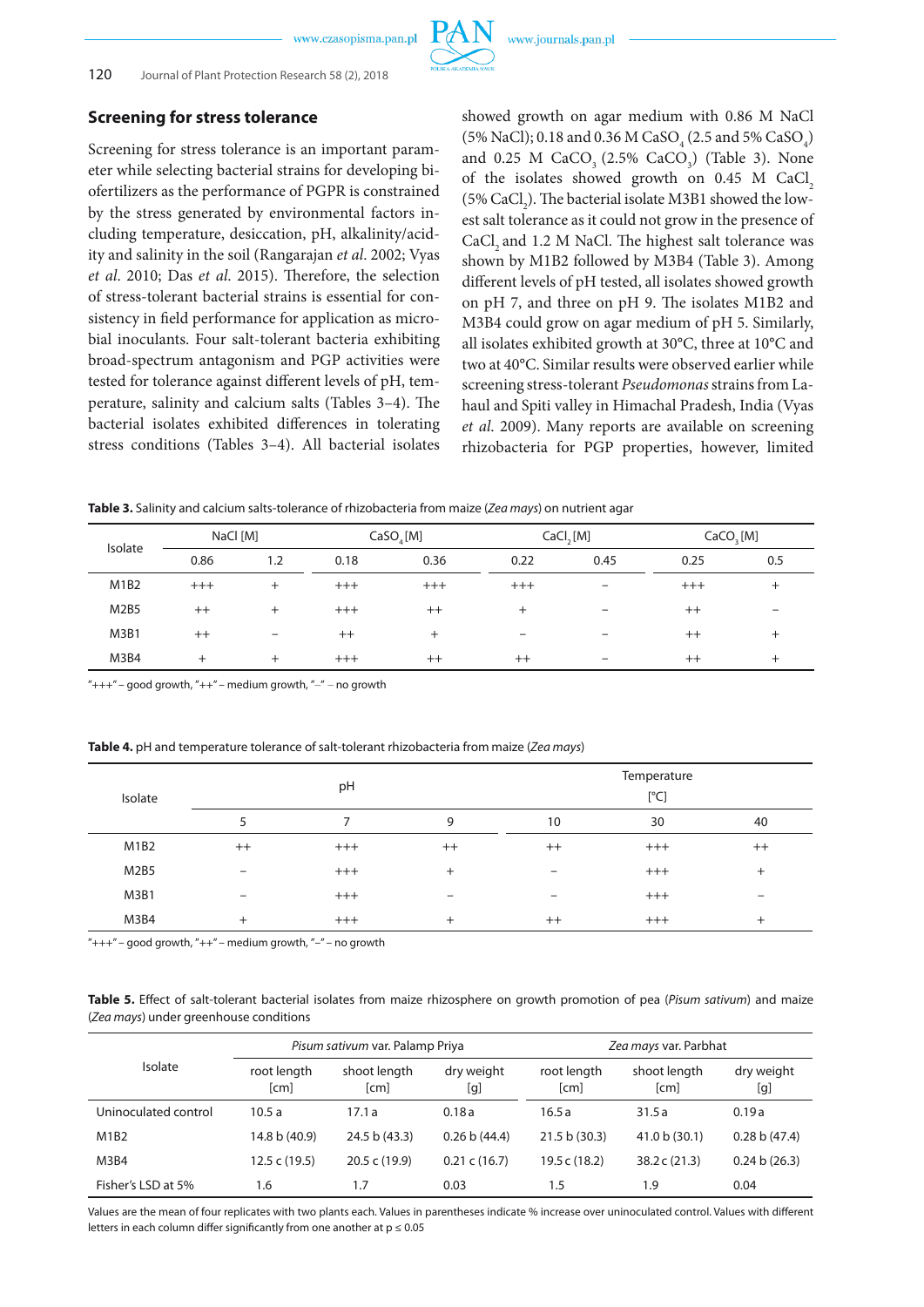

**Fig. 1.** Phylogenetic tree constructed based on 16S rRNA gene sequences of M1B2 and its nearest neighbours using neighbour-joining method

reports have shown the selection of bacteria based on stress tolerance along with other activities for the development of microbial inoculants (Vyas *et al*. 2009; Orhan 2016; Panwar *et al*. 2016; Molina-Romero *et al*. 2017). Selection of bacteria based on stress tolerance is important as bacteria screened *in vitro* fail to give the same response in the field due to the stress imposed by the environmental conditions (Vyas *et al*. 2009).

#### **Plant growth promotion**

Based on initial studies on PGP activities, antagonism and stress tolerance, bacterial isolates M1B2 and M3B4 were tested in pots for growth promotion of pea and maize. The initial count of M1B2 and M3B4 per seed was  $5.1 \times 10^5$  and  $3.2 \times 10^5$  colony forming units, respectively. These two bacterial isolates significantly enhanced the growth of both pea and maize (Table 5). However, of the two isolates, M1B2 showed significantly higher growth promotion than M3B4, except for the dry weight of maize where both treatments were statistically at par with one another. Earlier, many PGP bacterial species belonging to *Bacillus*, *Pseudomonas*, *Acinetobacter*, *Rahnella* have also been reported to enhance growth promotion in various plants (Gulati *et al.* 2009; Vyas *et al*. 2009; Vyas *et al*. 2010; Oteino *et al*. 2015; Kaur *et al*. 2017; Tahir *et al*. 2017; Vyas and Kaur 2017). A *Bacillus pumilus* strain isolated from maize rhizosphere has shown growth-promoting effects on maize plants in a controlled environment (Kuan *et al*. 2016). *Bacillus subtilis,* able to produce indole-3-acetic acid, enhanced plant growth by increasing the number of root hairs (Araujo 2008).

## **Characterization and identification of the bacterial isolate M1B2**

The selected bacterial isolate M1B2, based on phenotypic features, biochemical tests and 16S rDNA gene sequencing, was characterized. M1B2 was Gram-positive, motile, rod shaped, arranged in chains; positive for endospore, catalase and citrate utilization. The isolate tested negative for oxidase, methyl red, Voges Proskauer, indole and urease. Based on the results, the bacterial isolate M1B2 was tentatively identified belonging to the genus *Bacillus*.

To confirm the identity of the bacterial isolate M1B2, 16S rDNA gene sequencing was carried out since the 16S rDNA gene is the most commonly used marker for deducing the phylogenetic relationship between bacteria due to its universal distribution, highly conserved nature and its rate of evolution (Wang *et al*. 2007). 16S rDNA gene analysis of 1499-bp sequence of M1B2 showed 98.7% similarity with *B. cereus* ATCC 14579 $^{(T)}$  (Fig. 1). However, the phylogenetic tree constructed on the basis of 16S rDNA gene sequences of M1B2 and its nearest neighbours showed four distinct groups. The first group consisted of M1B2 along with two *B. cereus* strains and one *B*. *toyonensis* strain whereby, M1B2 and *B*. *toyonensis* formed separate branches (Fig. 1). The bacterial isolate M1B2 was identified as *Bacillus* sp. Plant growth promoting and antagonistic *Bacillus* spp. have earlier been reported for their stress tolerance against salinity, temperature and desiccation (Praveen Kumar *et al*. 2014).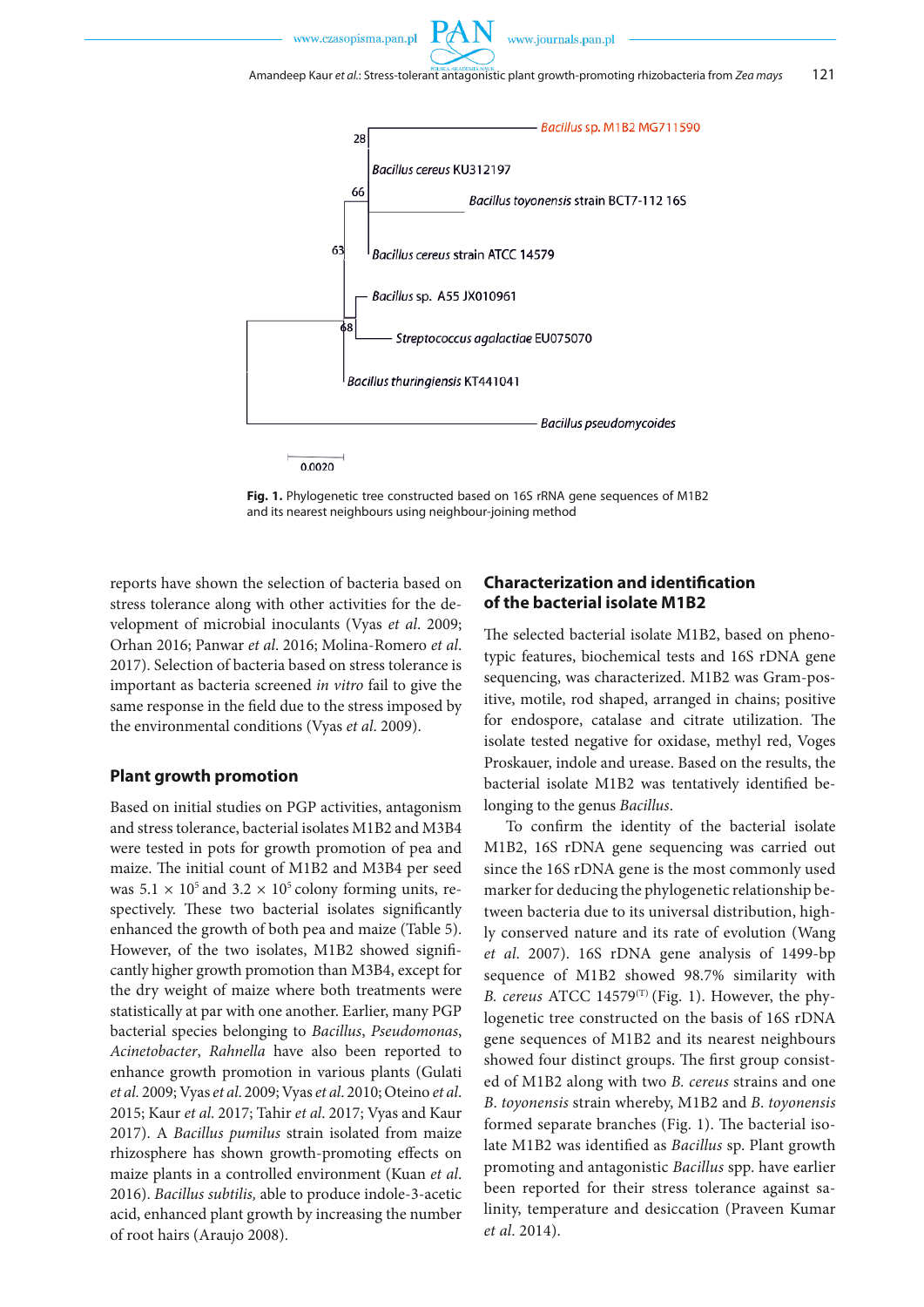

## **Conclusions**

In the present study, the *Bacillus* sp. M1B2 was selected as a potential candidate to be used as a microbial inoculant in a stressful environment as it showed stress tolerance towards all tested stress levels and also exhibited antagonisms and multiple PGP activities.

### **Acknowledgements**

 The authors wish to acknowledge the Chancellor and Pro-Chancellor, Lovely Professional University, Punjab for providing the necessary facilities and financial support to carry out the research.

#### **References**

- Ahmad F., Ahmad I., Khan M.S. 2008. Screening of free-living rhizospheric bacteria for their multiple plant growthpromoting activities. Microbiological Research 163 (2): 173–181. DOI: https://doi.org/10.1016/j.micres.2006.04.001
- Arzanlou M., Mousavi S., Bakhshi M., Khakvar R., Bandehagh A. 2016. Inhibitory effects of antagonistic bacteria inhabiting the rhizosphere of the sugarbeet plants, on *Cercospora beticola* Sacc., the causal agent of *Cercospora* leaf spot disease on sugarbeet. Journal of Plant Protection Research 56 (1): 6–14. DOI: https://doi.org/10.1515/jppr-2016-0002
- Araujo F.F. 2008. Seed inoculation with *Bacillus subtilis*, formulated with oyster meal and growth of corn, soybean and cotton. Ciência e Agrotecnologia 32 (2): 456–462. DOI: http:// dx.doi.org/10.1590/S1413-70542008000200017
- Błaszczyk L., Siwulski M., Sobieralski K., Lisiecka J., Jędryczka M. 2014. *Trichoderma* spp. – application and prospects for use in organic farming and industry. Journal of Plant Protection Research 54 (4): 309–317. DOI: https://doi. org/10.2478/jppr-2014-0047
- Castric P.A. 1975 Hydrogen cyanide a secondary metabolite of *Pseudomonas aeruginosa*. Canadian Journal of Microbiology 21: 613–618. DOI: https://doi.org/10.1139/m75-088
- Cappuccino J.C., Sherman N. 1992. Microbiology: a Laboratory Manual. Benjamin/Cummings Publishing Co., New York, 179 pp.
- Compant S., Climent C., Sessitsch A. 2010. Plant growth-promoting bacteria in the rhizo- and endosphere of plants: Their role, colonization, mechanisms involved and prospects for utilization. Soil Biology and Biochemistry 42 (5): 669–678. DOI: https://doi.org/10.1016/j.soilbio.2009.11.024
- Dalal J., Kulakarni N. 2013. Antagonistic and growth promoting potentials of indigenous endophytic bacteria of soybean (*Glycine max* (L.) Merril). Current Research in Microbiology and Biotechnology 1: 62–69.
- Das P., Behera B.K., Meena D.K., Azmi S.A., Chatterjee S., Meena M., Sharma A.P. 2015. Salt stress tolerant genes in halophilic and halotolerant bacteria: Paradigm for salt stress adaptation and osmoprotection. International Journal of Current Microbiology and Applied Sciences 4: 642–658. DOI: https://doi.org/10.1128/genomeA.01321 14
- Dey R., Pal K.K., Bhatt D.M., Chauhan S.M. 2004. Growth promotion and yield enhancement of peanut (*Arachis hypogaea* L.) by application of plant growth promoting rhizobacteria. Microbiological Research 159: 371–394. DOI: https://doi. org/10.1016/j.micres.2004.08.004
- Figueroa-López A.M., Cordero-Ramírez J.D., Martínez-Álvarez J.C., López-Meyer M., Lizárraga-Sánchez G.J., Félix-

Gastélum R., Castro-Martínez C., Maldonado-Mendoza I.E. 2016. Rhizospheric bacteria of maize with potential for biocontrol of *Fusarium verticillioides*. Springer Plus 5 (1): 330. DOI: https://doi.org/10.1186/s40064-016-1780-x

- Glick B.R. 2014. Bacteria with ACC deaminase can promote plant growth and help to feed the world. Microbiological Research 169: 30–39. DOI: https://*doi*.org/10.1016/j. micres.2013.09.009
- Ghosh R., Barman S., Khatun J., Mandal N.C. 2016. Biological control of *Alternaria alternata* causing leaf spot disease of *Aloe vera* using two strains of rhizobacteria. Biological Control 97: 102–108. DOI: https://doi.org/10.1016/j. *biocontrol*.2016.03.001
- Gulati A., Rahi P., Vyas P. 2008. Characterization of phosphate solubilizing fluorescent pseudomonads from rhizosphere of seabuckthorn growing in cold deserts of Himalayas. Current Microbiology 56: 73–79. DOI: https://doi.org/10.1007/ s00284-007-9042-3
- Gulati A., Vyas P., Rahi P., Kasana R.C. 2009. Plant growth promoting and rhizosphere competent *Acinetobacter rhizosphaerae* strain BIHB 723 from the cold deserts of Himalayas. Current Microbiology 58: 371–377. DOI: https:// doi.org/10.1007/s00284-008-9339-x
- Gupta R., Singal R., Shanker A., Kuhad R.C., Saxena R.K. 1994. A modified plate assay for screening phosphate-solubilizing microorganisms. Journal of General and Applied Microbiology 40 (3): 255–260. DOI: https://doi.org/10.2323/ jgam.40.255
- Jacobson B.C., Pasternak J.J., Glick B.R. 1994. Partial purification and characterization of 1-aminocyclopropane-1 carboxylate deaminase from the plant growth-promoting rhizobacterium *Pseudomonas putida* GR 12–2. Canadian Journal of Microbiology 40 (12): 1019–1025. DOI: https:// doi.org/10.1139/m94-162
- Karnwal A. 2017. Isolation and identification of plant growth promoting rhizobacteria from maize (*Zea mays* L.) rhizosphere and their plant growth promoting effect on rice (*Oryza sativa* L.). Journal of Plant Protection Research 57: 144–151. DOI: https://doi.org/10.1515/jppr-2017-0020
- Kaur R., Devi M.A., Vyas P. 2017. Endophytic *Pseudomonas* sp. TCA1 from Tinosporacordifolia stem with antagonistic and plant growth-promoting potential. Research Journal of Pharmacy and Technology 10 (2): 456–460. DOI: https:// doi.org/10.5958/0974-360X.2017.00092.0
- Krauss U., Hidalgo E., Bateman R., Adonijah V., Arroyo C., Garcia J., Crozier J., Brown N. A., Hoopen G.M., Holmes K.A. 2010. Improving the formulation and timing of application of endophytic biocontrol and chemical agents against frosty pod rot (*Moniliophthora roreri*) in cocoa (*Theobroma cacao*). Biological Control 54: 230–240. DOI: https://doi. org/10.1016/j.*biocontrol*.2010.05.011
- Krieg N.R., Holt J.G. 1984. Bergey's Manual of Systematic Bacteriology. Vol. 1. Williams and Willkins, Baltimore, 964 pp. DOI: https://doi.org/10.1111/j.1574-695X.2005.00055.x
- Kuan K.B., Othman R., Rahim K.A., Shamsuddin Z.H. 2016. Plant growth-promoting rhizobacteria inoculation to enhance vegetative growth, nitrogen fixation and nitrogen remobilisation of maize under greenhouse conditions. PLOS One 11 (3): e0152478. DOI: https://doi.org/10.1371/journal.pone.0152478
- Lal M., Kumar S., Ali M., Khan A., Singh V., Murti S. 2013. Host range, susceptibility period of *Curvularia lunata* causing leaf spot of black gram and germplasm screening. Agriways 1: 142–146.
- Lawongsa P., Boonkerd N., Wongkaew N., O'Gara F., Teaumroong N. 2008. Molecular and phenotypic characterization of potential plant growth-promoting *Pseudomonas* from rice and maize rhizospheres. World Journal of Microbiology and Biotechnology 24: 1877–1884. DOI: https://doi. org/10.1007/s11274-008-9685-7